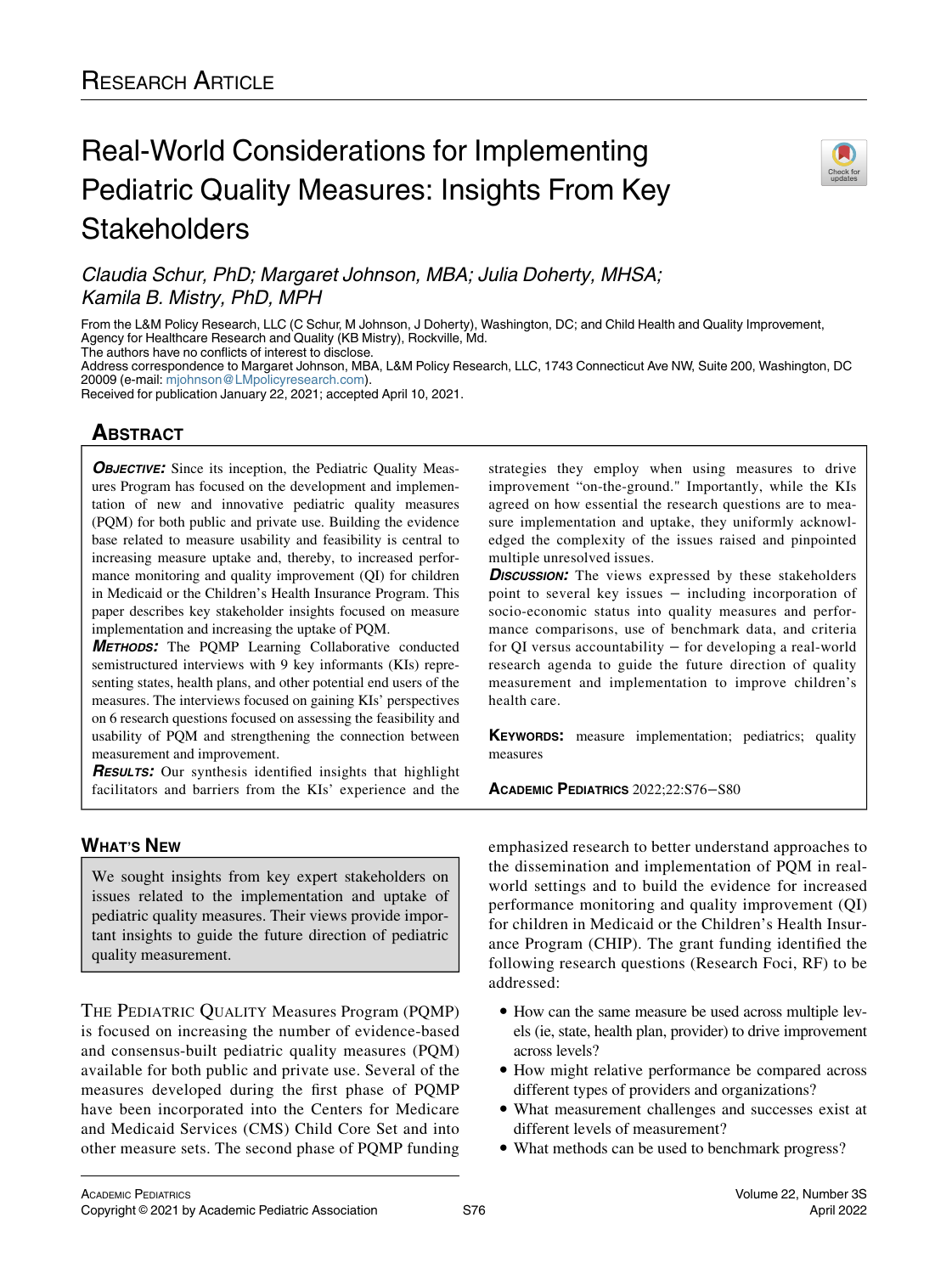- How might intermediate progress be measured to predict overall improvement?
- What are the different standards and criteria for measures depending on their intended use (ie, accountability versus quality improvement)?

Building the evidence base related to measure usability and feasibility with particular attention to these RF was considered central to increasing uptake of PQM and was a major focus of the grantees' work. While the questions were seen by CMS and AHRQ as ambitious, the underlying rationale for including these questions as part of PQMP grants was to ensure focus on key areas that have served as barriers to progress in pediatric (and adult) performance measurement and improvement efforts. To augment those findings, the PQMP Learning Collaborative conducted semistructured interviews with key informants (KIs) representing states, health plans, and other potential end users of the measures. This paper describes insights that emerged from the interviews related to the 6 RF with the intention of guiding future measure implementation work and increasing the uptake of quality measures and improve children's health.

# **METHODS**

The KI interviews were designed to gather information addressing the RF from individuals with on-the-ground experience implementing PQM. While the interviews are not representative of all views and are by their nature subjective, they offer a breadth and level of insight and real world examples not available from other sources.

In order to provide a broad range of end user perspectives, we developed a list of over twenty candidates representing states, health systems, and plans, with expertise in measure development and use, implementation science, and QI at the national, state and local level. Based on requirements to limit the data collection burden, AHRQ

<span id="page-1-0"></span>Table. Key Informants

selected 9 KIs, including senior executives who work with Medicaid/CHIP as medical directors and state program administrators, executives and physician leaders in health systems, health plans, or associations, and pediatric providers. The final list of KIs and their affiliations are listed in [Table 1](#page-1-0).

We based the interview guide on the 6 RF that served as the basis of the second phase of PQMP and shared them with the KIs prior to the interview. Probes emphasized eliciting examples of implementation successes and challenges from the KIs' experience. Two senior PQMP-LC staff conducted the telephone interviews. The 60-minute interviews were conducted between June and September 2019 and recorded with the KIs' permission. The interview team debriefed after each interview to add probing questions to ensure the RF was fully addressed.

We transcribed interview recordings and developed a database organized by research question to enable analysis and identification of illustrative examples of measure implementation that exemplified the most frequently cited experiences and approaches. Three researchers conducted the analysis; any differences were discussed and settled through consensus.

#### **RESULTS**

Our synthesis identified insights that highlight facilitators and barriers from the KIs' experience and the strategies they employ when using measures to drive improvement "on-the-ground." Importantly, while the KIs agreed on how essential these RF are to measure implementation and uptake, they uniformly acknowledged the complexity of the issues raised and pinpointed multiple unresolved issues. We report findings here, organized by the main themes identified, with facilitators and barriers to measurement and examples from the KIs interspersed throughout. Although many of the examples are specific to pediatrics, we included a few adult-focused examples because of their broad

| Name                                  | Title and Organization at Time of Interview                                                                                                        |
|---------------------------------------|----------------------------------------------------------------------------------------------------------------------------------------------------|
| Mary Applegate, MD                    | Medical Director, Ohio Department of Medicaid                                                                                                      |
| Lindsay Cogan, PhD                    | Director of the Division of Quality Measurement, New York State Department of Health                                                               |
| Judy Dolins, MPH 1                    | Chief Implementation Officer, Senior Vice President Community & Chapter Affairs and Quality                                                        |
| Anne Edwards, MD                      | Improvement, American Academy of Pediatrics (AAP)                                                                                                  |
| Stephanie Greer                       | Senior Vice President for Primary Care and Subspecialty Pediatrics, AAP                                                                            |
|                                       | Director of Federal Advocacy, AAP                                                                                                                  |
| David Kelley, MD, MPA                 | Chief Medical Officer for the Pennsylvania Department of Human Services' Office of Medical<br><b>Assistance Programs</b>                           |
| Stephen Lawless, MD, MBA <sup>2</sup> | Senior Vice President and Chief Clinical Officer of Nemours Children's Health System; Professor of<br>Pediatrics at Thomas Jefferson University    |
| Elizabeth McGlynn, PhD                | Vice President for Kaiser Permanente Research and Executive Director of the Kaiser Permanente<br>Center for Effectiveness & Safety Research (CESR) |
| Susan Mills, PhD, RN                  | Senior Vice President, Population Health & Clinical Operations at Superior Health Plan of Texas                                                    |
| Jeffrey Schiff, MD, MBA               | Former Medical Director for Minnesota Health Care Programs, Minnesota Department of Human<br><b>Services</b>                                       |
| Ryan Van Ramshorst, MD, MPH           | Chief Medical Director for Medicaid/CHIP Services, Texas Health and Human Services Commission                                                      |

<span id="page-1-2"></span><span id="page-1-1"></span><sup>1</sup>Ms Dolins was our original contact; she asked two colleagues to join the discussion. We have referred to them throughout as the "AAP colleagues." Ms Dolins has retired from/is no longer with AAP.

<sup>2</sup>Dr Lawless is currently Emeritus Professor at Nemours/Sidney Kimmel Medical College.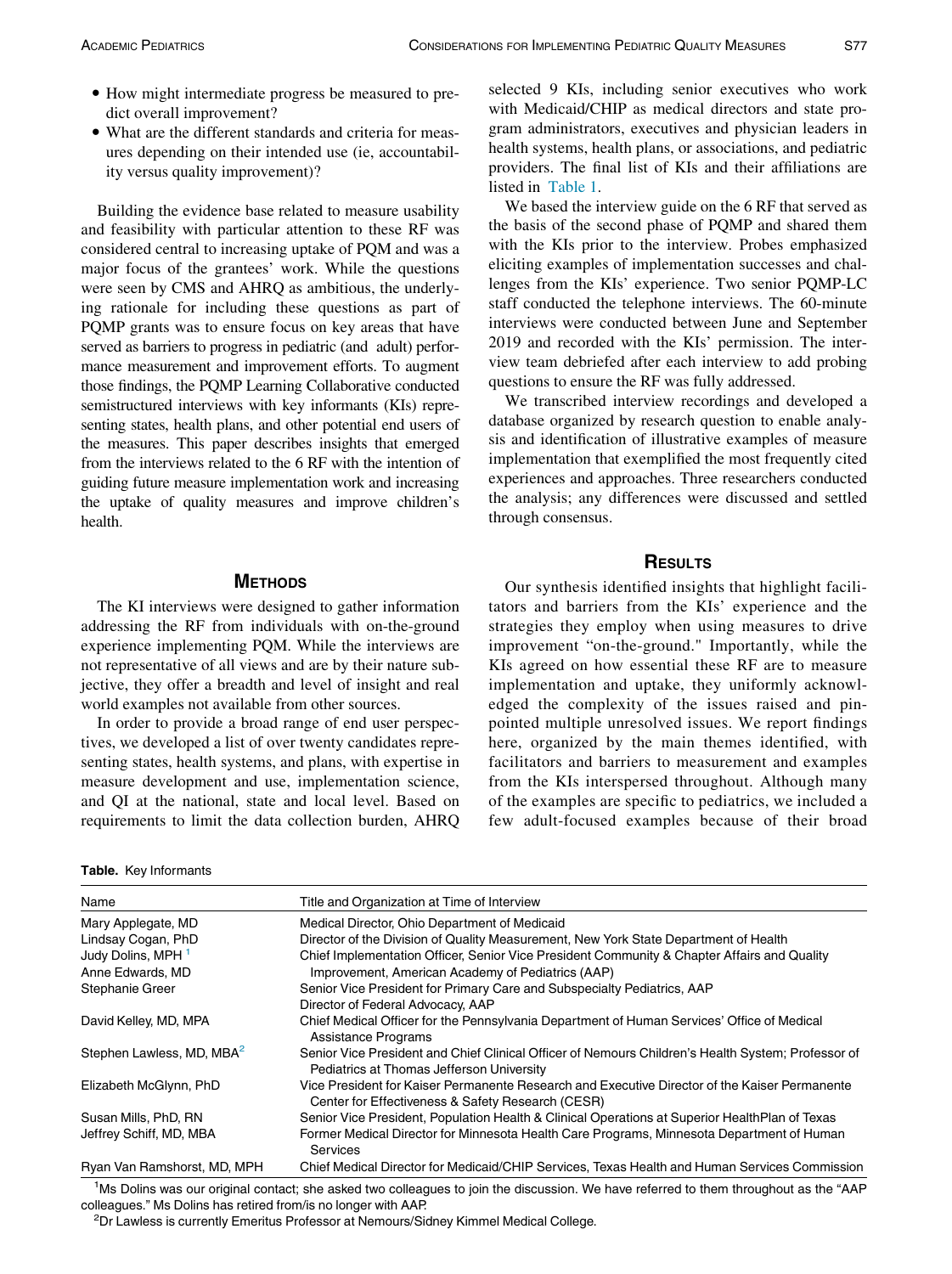relevance to measure implementation and the paucity of pediatric examples. Although the KIs represent states, health plans, and providers, our findings are also limited by the small number of interviews conducted.

# TO USE THE SAME MEASURE ACROSS MULTIPLE LEVELS TO DRIVE IMPROVEMENT AT THE STATE LEVEL, DENOMINATORS (TARGET POPULATIONS) MAY NEED TO BE MODIFIED, APPROPRIATE LEVERS IDENTIFIED AT EACH LEVEL, AND GOALS ALIGNED ACROSS LEVELS

When considering use of a measure developed for one level at another level, the KIs stressed the importance of ensuring that denominators are both adequate in size and consistent across levels. They also emphasized the importance of considering whether entities at each level are able to influence or impact the outcomes. To drive improvement at a higher level, these experts called for greater alignment of measures, incentives, and goals.

Attributing or assigning patients across levels was noted as a universal challenge, particularly when patients see multiple providers across different sites and in overlapping networks, use a specialist as a primary care provider, or switch health plans. Dr Van Ramshorst noted that the Medicaid population presents particular challenges for having consistent denominators across levels because of how frequently families shift on and off of Medicaid or between providers and plans; this results in difficulties determining correct target populations (denominators) at each level and potentially excludes frequent changers from being part of performance measurement. Dr Cogan noted that, since New York requires health plans to share quality data at the aggregate and patient levels, the state can look at quality measures across levels—for the practice, valuebased contractor, health plan and state. In contrast, Dr Kelley noted that auto-assignment in the HealthChoices managed care program in Pennsylvania allows the state to attribute patients at the primary care physician (PCP) level. This allows Medicaid health plans to measure quality and offer incentives at the provider level. Dr Mills also described that the health plans in Texas are able to attribute patients to a PCP when a member has not made a selection.

A few of the KIs described using patient registries to more accurately target populations for measurement. When working on blood pressure control, Dr McGlynn shared that Kaiser Permanente could not reliably identify all of their hypertensive patients using claims data because of the myriad ways the codes are used and, at the time, electronic health record (EHR) data were not easily accessible. In order to more accurately identify their population, they built a patient registry which improved hypertension measurement and informed QI efforts.

Although measures may vary at different levels, Dr Van Ramshorst also noted that alignment can be achieved if the measures are focused on meeting similar goals. For example, the state may have adequate data and inputs to focus on an outcome measure, such as reducing pediatric

asthma mortality. At the practice level, providers can report a process measure − documentation of asthma severity – that ultimately supports reducing mortality. These measures are aligned in supporting a similar goal even though the reporting varies.

Similarly, Dr Applegate shared examples of how each level may have different levers available, all driving toward improvement in the same measure. When measuring emergency department (ED) visits for asthma at the level of the hospital or health system, providers at a lower level can impact use of the ED by expanding office hours or by providing 24/7 care, while health plans can reduce ED use by offering access to transportation and ensuring adequate pharmacy benefits.

# TO COMPARE RELATIVE PERFORMANCE ACROSS PROVIDERS, SIMILAR PROVIDER TYPES MAY BE GROUPED, AND PATIENT CASE MIX MAY BE ADJUSTED FOR CLINICAL SEVERITY OR SOCIO-ECONOMIC STATUS. BUT MAINTAINING CLINICAL STANDARDS OF CARE IS PARAMOUNT

When making performance comparisons at each level, KIs discussed whether and when it is appropriate to group providers prior to comparison or to risk adjust measures, either for clinical severity or for social determinants of health (SDoH). Importantly, the AAP colleagues expressed discomfort with adult risk stratification and tools that have been imposed, citing a gap between the current and optimal state of stratification among pediatric patients.

Dr Applegate noted that Ohio Medicaid compares performance for all organization types in aggregate to identify patterns (eg, based on provider type, rural versus urban service area). The state applies the same threshold state-wide for management simplicity as well as to acknowledge that not all facilities at a given level—such as federally qualified health centers (FQHCs) or provider practices—are alike. The next, more granular examination is conducted at each level, such as independent PCPs, physicians who are part of a large health system, or an FQHC. A rationale for making comparisons within similar types of organizations is that opportunities and challenges faced by the organizations may differ in systematic ways; for example, FQHCs are more likely than independent practices to have colocated behavioral health personnel. Because of this difference, patients at independent practices would be more likely to require transportation and more telehealth facilitation.

Several KIs emphasized the importance of upholding standards of care, regardless of the patient population served. Ensuring providers are accountable for similar standards of care across practice types, Dr Van Ramshorst noted, "Of course we want to increase our flu vaccination rate. That doesn't need to be different across the practices." Dr Lawless also rejected the notion that expectations about care should be adjusted based on organization type (eg, FQHC providers; PCPs with a hospital affiliation). In contrast, Dr Applegate noted Ohio Medicaid makes some risk adjustment for SDoH, which helps to ensure the comparison is fair, given the potential for cherry picking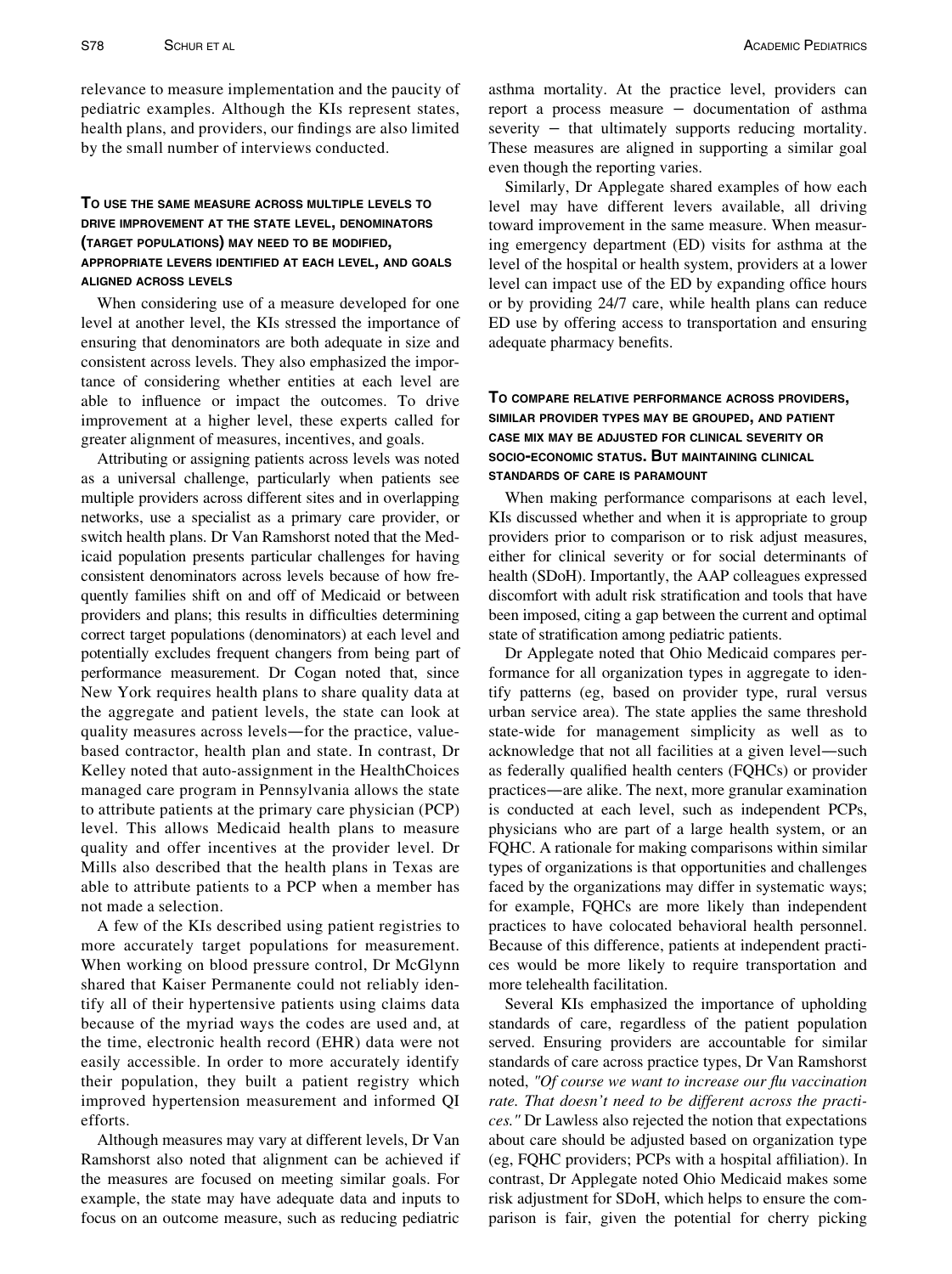within Medicaid. Dr McGlynn discussed the importance of considering the intended use of measures before applying any risk adjustment. She noted that it may be useful to observe variation in performance not associated with differences in patient characteristics or other contextual factors; otherwise, providers who deliver unsatisfactory care will not be held accountable. While recognizing the importance of SDoH, Dr Mills stated that the health plan where she works does not currently adjust for SDoH, instead expecting that providers and health plans are responsible for identifying strategies to meet standards of care for the populations they serve.

# BENCHMARKS ARE COMMONLY USED BUT THERE ARE FEW GUIDELINES AS TO SELECTING AND IMPLEMENTING APPROACHES

All of the KIs reported using benchmarks to compare performance across entities, whether to focus on variation in performance (often on low performers) or spur acrossthe-board improvement. Several KIs noted that benchmark data are also often used to set expectations for the pace of improvement. A variety of data sources for benchmarking were mentioned, including national data (such as HEDIS or Medicare star ratings), state data, patient registries and internal organizational data.

Dr Kelley explained that Pennsylvania publicly reports benchmarks based on state data, viewing this reporting as a useful tool to hold health plans accountable. The published data report, containing a weight-adjusted average of performance measures for the state's 9 Medicaid plans, draws attention to underperforming plans and is used as the basis for requiring implementation of QI interventions.

Three of the KIs described their state or system approach to setting targets for the pace of improvement. Dr McGlynn described how Kaiser Permanente establishes region- or medical center-specific benchmarks or targets, which differ depending on the circumstances and goals. To encourage forward movement, Kaiser Permanente uses dashboards that display both improvement metrics and absolute achievement scores so that low-performing providers or provider groups are not hidden, but instead are viewed in a broader context. Within an individual medical center, Kaiser Permanente sometimes convenes providers and staff to discuss achievement goals and negotiate targets collaboratively.

To set performance targets, Dr Applegate reported that Ohio views the 25th, median, and 75th performance percentiles of the distribution and examines variation across the state and by plan. The state sets benchmark levels accordingly, accounting for context and related priorities to determine how much improvement is achievable over several years.

Dr Lawless described how Nemours works with employees within the health system to set reasonable expectations around the pace of improvement. He noted that the system expects to see greater improvement earlier in an initiative compared to when the initiative is more

mature. He and other KIs also spoke of the importance of setting incremental improvement targets (eg, 20 percent improvement in the first year, 10 percent thereafter) and recognizing the realities of what can be realized after the initial gains are achieved.

# PROCESS AND ACCESS MEASURES USED TO ASSESS INTERMEDIATE PROGRESS TOWARD LONG TERM GOALS ARE LACKING

The KIs uniformly agreed that identifying measures for intermediate progress when improvement is not likely to be seen in an annual (or longer cycle) is both necessary and challenging. In general, the KIs distinguished between long-term *outcome* measures and shorter-term, intermediate process measures. While the KIs provided several examples, their experiences often focused on adult rather than pediatric measures because of the dearth of measures and evidence about their predictive strength.

Dr Applegate emphasized the importance of understanding the pathophysiology of certain conditions as well as the context of care. For example, when measuring prescribing of antipsychotics to younger children, there may be short-term situations where children need antipsychotics while a longer-term strategy to address their behavioral needs is determined; thus, improvements in use of psychosocial services may be observed before the longer-term measure of safer antipsychotic use improves.

Dr Schiff identified the long-term goal of reducing the rate of low birthweight babies, asserting that the low birthweight measure is probably the closest to a population health measure in the Core Set. He suggested that, because improved birth spacing is a significant factor in decreasing low birthweight, rates of long-acting reversible contraception insertion immediately postpartum and at 6 weeks may be an appropriate intermediate measure that would indicate progress toward that goal. Dr Applegate described a related example of measuring intermediate progress through her department's Medicaid-level Progesterone Performance Improvement Project (PIP) with managed care plans. While the long-term goal was to drive improvement in rates of preterm birth and infant mortality, the plans and practices were brought together to focus on improvement in the initiation of progesterone between 16 and 24 weeks gestational age for the high-risk maternity Medicaid population.

#### THERE IS AGREEMENT REGARDING STANDARDS FOR MEASURES USED FOR PAYMENT, BUT A LACK OF CONSENSUS REGARDING STANDARDS FOR MEASURES USED FOR QI

Several KIs offered feedback specific to the standards and criteria suitable for measures used for payment, including that measures should be standardized and endorsed (ie, by NQF) to ensure the measure has been well-vetted, tested, and is feasible and reliable; evidencebased and risk-adjusted; stable, valid, and linked to a national standard; and not easily manipulable.

The KIs expressed differing opinions about the standards to apply when using a measure for QI. Two KIs